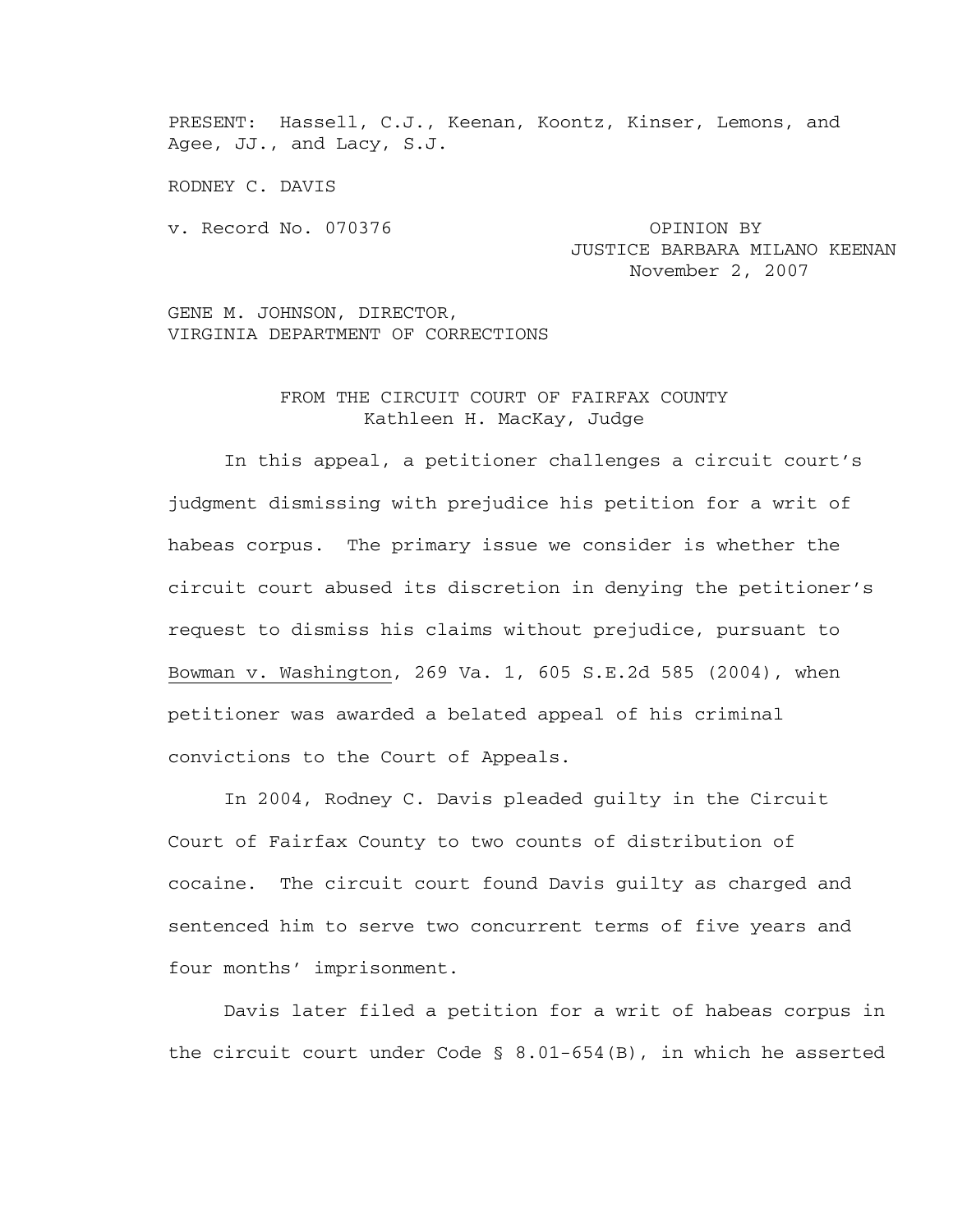18 claims. Davis' first four claims involved allegations of ineffective assistance of counsel.

In claim (a), Davis alleged that his trial counsel failed to prepare properly for trial, failed to interview witnesses, and failed to conduct proper legal research. In claim (b), Davis alleged that his trial counsel failed to prepare adequately for trial and failed to provide Davis with competent advice about Davis' decision to plead guilty, and that Davis' guilty pleas were not intelligently made.

In claim (c), Davis alleged that his trial counsel failed to introduce mitigation evidence during the sentencing phase of trial. In claim (d), Davis alleged that his trial counsel, as well as counsel retained after trial, failed to advise Davis about his right to appeal and failed to file a timely appeal.

 In claims (e) through (j), Davis asserted various claims of prosecutorial misconduct. In claims (k) and (l), Davis alleged that the probation officer filed an inaccurate pre-sentence report. In claims (m) through (r), Davis alleged that the trial judge acted in violation of Davis' constitutional rights.

The Commonwealth filed an answer and motion to dismiss Davis' petition, opposing claims (a) through (c) and claims (e) through  $(r)$ . However, with regard to claim  $(d)$ , the Commonwealth conceded that Davis should be permitted to file a belated appeal to the Court of Appeals.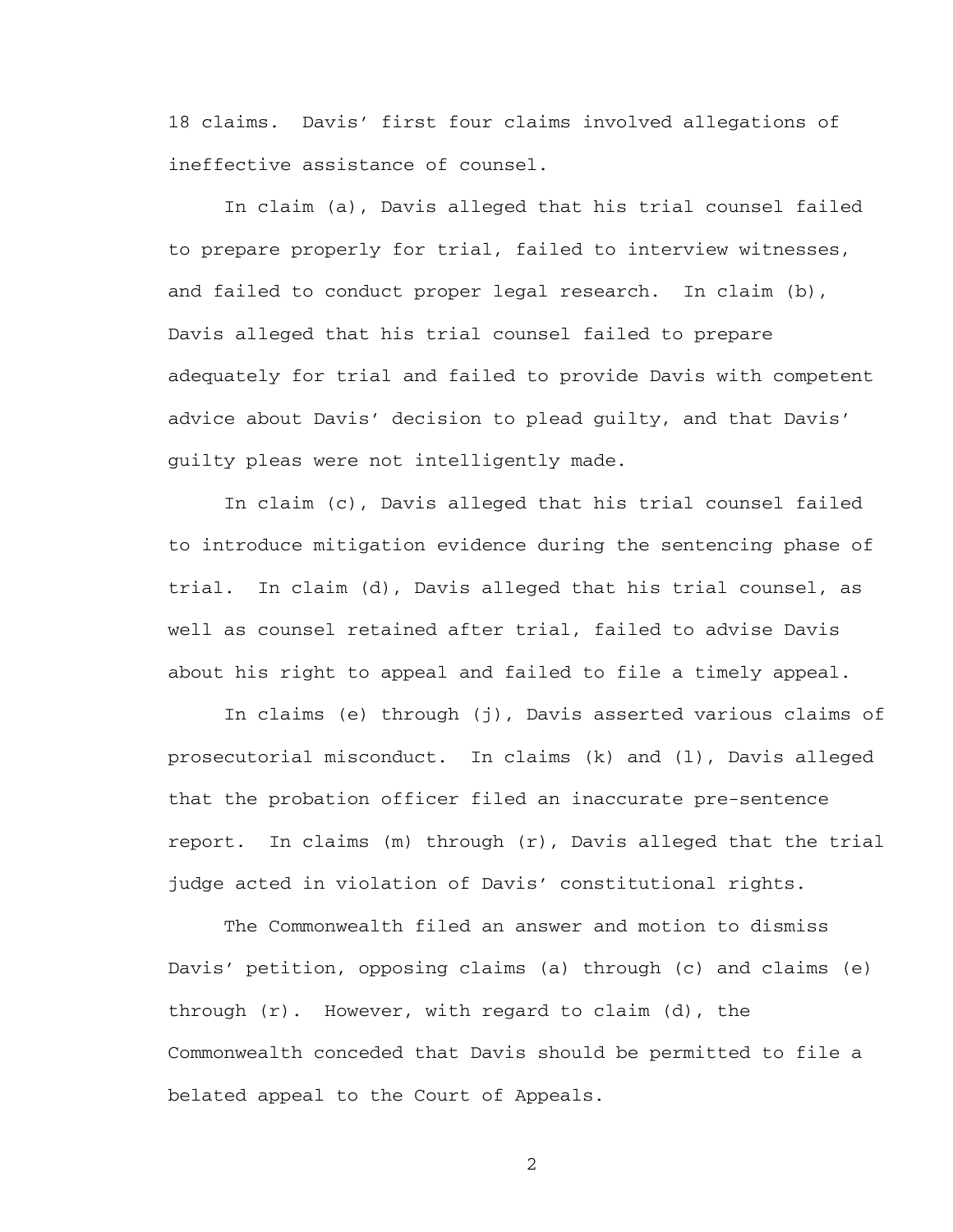Davis filed a reply brief in support of his petition, asserting additional claims and alleged facts in support of those claims. Davis attached to this reply brief affidavits and letters from his mother and friends relating their impressions of the conduct of Davis' counsel and the circumstances of his trial.

 On October 26, 2006, the circuit court entered an order that granted Davis' original petition with respect to claim (d), allowing Davis to pursue a belated appeal to the Court of Appeals. The circuit court dismissed the remaining claims in Davis' petition with prejudice.

The circuit court dismissed claims (a) through (c), which contained allegations of ineffective assistance of counsel, on several grounds. The circuit court determined that these claims failed to state a ground for relief under the tests set forth in Strickland v. Washington, 466 U.S. 668, 687 (1984), and Hill v. Lockhart, 474 U.S. 52, 59 (1985). The circuit court also held that claims (a) through (c) were "too conclusory" to demonstrate that Davis suffered prejudice as a result of counsel's alleged ineffective assistance. Finally, the circuit court, citing Anderson v. Warden, 222 Va. 511, 516, 281 S.E.2d 885, 888 (1981), held that claims (a) through (c) were "wholly inconsistent" with the representations Davis made at the time of his guilty pleas about the adequacy of his trial counsel and the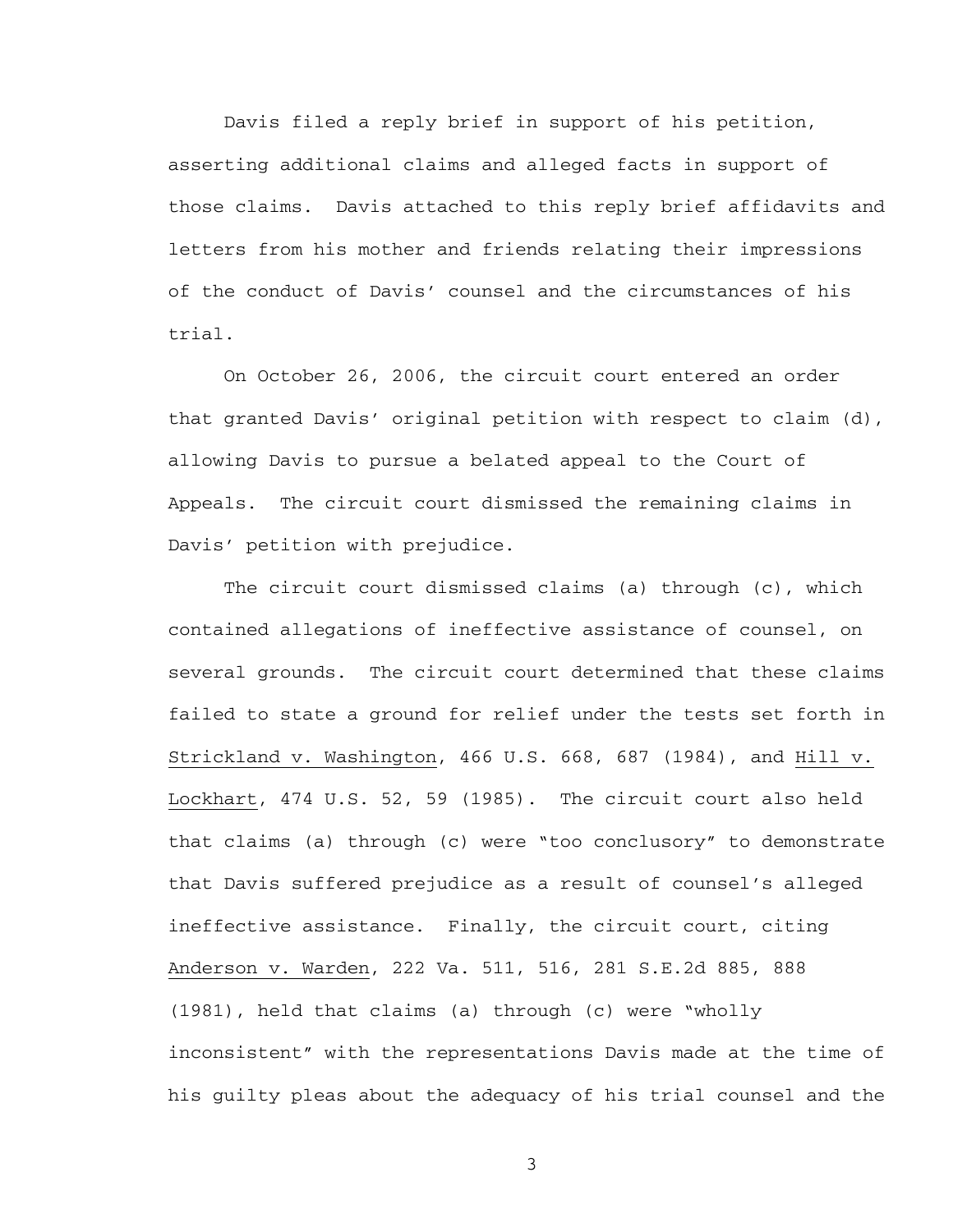intelligent and voluntary nature of his guilty pleas. The circuit court dismissed on several grounds claims (e) through (r), which alleged prosecutorial misconduct and errors by the probation officer and trial judge. The court concluded that 1) these claims were not supported by sufficient factual allegations and, thus, were precluded under the holding in Penn v. Smyth, 188 Va. 367, 370-71, 49 S.E.2d 600, 601 (1948); 2) Davis was bound by his representations at trial about the adequacy of his trial counsel and the voluntary nature of his guilty pleas, based on this Court's holding in Anderson; and 3) these non-jurisdictional issues were barred under Slayton v. Parrigan, 215 Va. 27, 29, 205 S.E.2d 680, 682 (1974), because the claims could have been raised at trial and on direct appeal.

 Davis filed a timely motion in the circuit court asking that the court "change its [October 26, 2006] order [and] dismiss without prejudice" his remaining claims based on this Court's holding in Bowman. The Commonwealth opposed Davis' motion.

 The circuit court denied Davis' request that the court change the terms of its October 26, 2006 order. The circuit court further held that Davis' claim (d) was now moot because Davis had been awarded a belated appeal of his criminal convictions, and dismissed Davis' petition with prejudice. Davis appeals from the circuit court's judgment.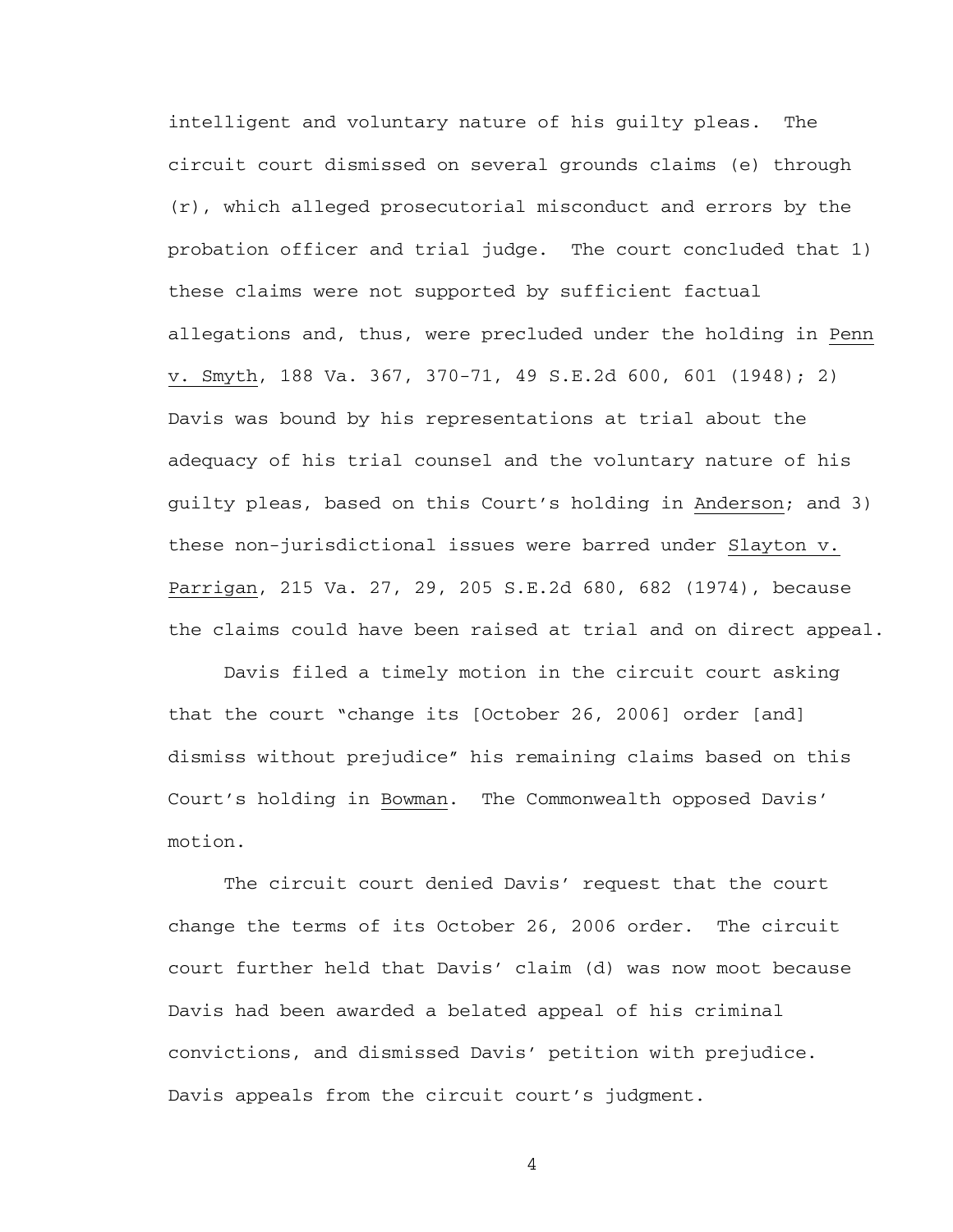Initially, we consider Davis' contention that the circuit court erred in failing to adequately consider his supplemental pleading, entitled "Opposition to Motion to Dismiss," in which he augmented the facts and arguments stated in his initial petition. Appended to this "Opposition to Motion to Dismiss" were several letters and affidavits that Davis submitted for the circuit court's consideration.

We find no merit in Davis' argument because the record before us explicitly refutes his claim. In its October 26, 2006 order dismissing with prejudice Davis' claims (a) through (c) and (e) through (r) (the remaining habeas corpus claims), the circuit court held that "the affidavits and letters filed by the Petitioner in his Opposition to Motion to Dismiss do not create the requisite reasonable probability of a different result." Thus, the specific language of the October 26, 2006 order demonstrates that the circuit court considered the contents of Davis' supplemental pleading but ultimately found that the remaining habeas corpus claims had no merit.

Davis argues, nevertheless, that the circuit court abused its discretion when it refused to dismiss the remaining habeas corpus claims without prejudice. Davis contends that under the holding in Bowman, when a habeas petitioner's request for a belated appeal is granted, his remaining claims should be dismissed without prejudice so that he may appeal his criminal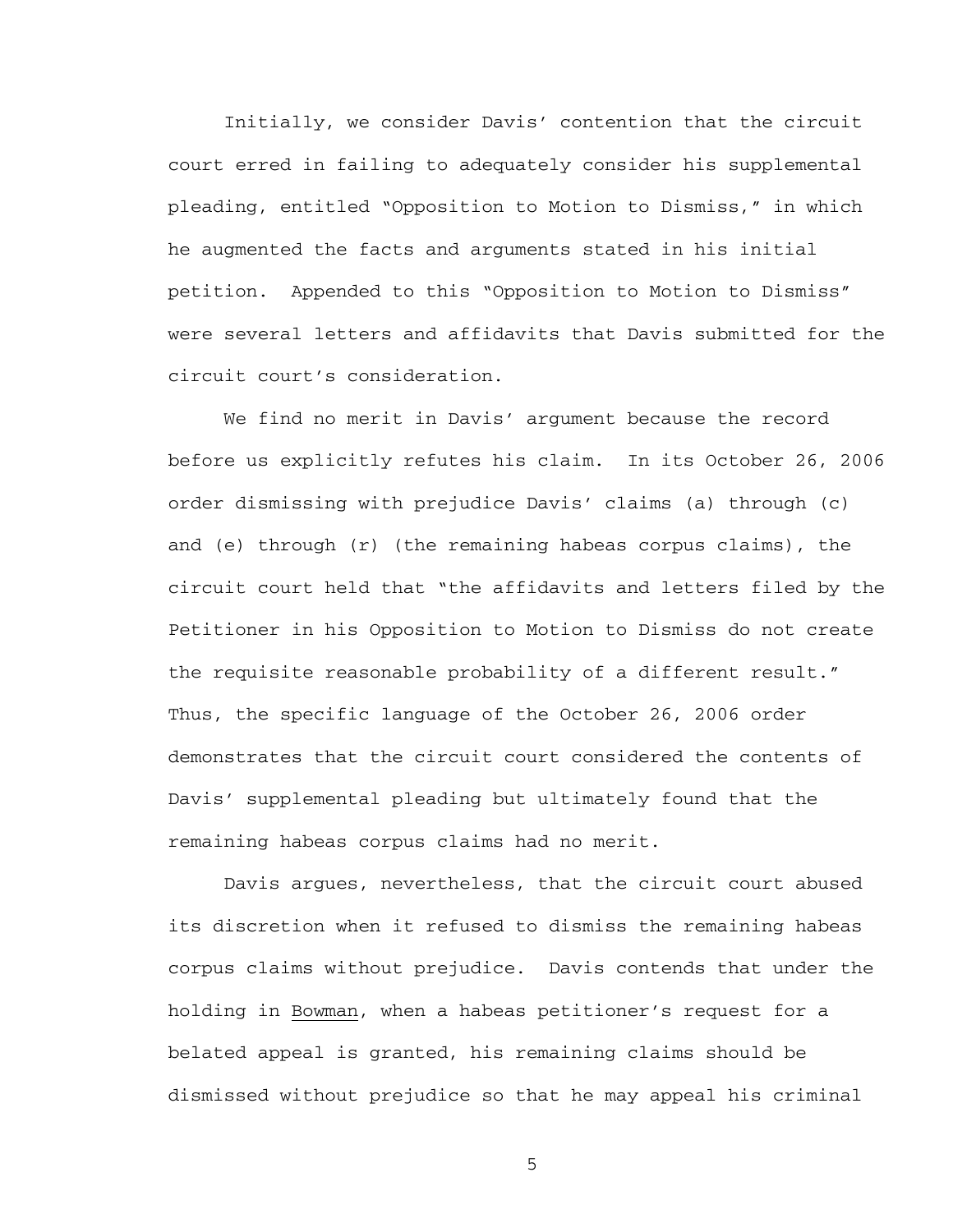convictions before being required to litigate the merits of a collateral attack on those convictions.

 In response, the Commonwealth argues that this Court's holding in Bowman emphasized the discretionary nature of a circuit court's authority to resolve habeas corpus claims. According to the Commonwealth, the facts and procedural history of Davis' case demonstrate that the circuit court properly exercised its discretion in dismissing with prejudice the remaining habeas corpus claims.

 In considering this issue, we take the opportunity to discuss our holding in Bowman and the scope of a circuit court's discretionary authority to dismiss habeas corpus claims, with or without prejudice, when a petitioner has been awarded a belated appeal of his criminal convictions. In Bowman, the petitioner requested leave to file a belated appeal, and he also asked that his remaining claims be dismissed without prejudice. Bowman, 269 Va. at 1, 605 S.E.2d at 585. The circuit court agreed that a belated appeal should be awarded but refused the petitioner's request to dismiss his remaining claims without prejudice. Id.

We held that the circuit court abused its discretion in refusing the petitioner's request to dismiss his remaining claims without prejudice. Id. at 1-2, 605 S.E.2d at 585-86. In reaching this conclusion in Bowman, we made certain observations concerning the nature of habeas corpus relief in our courts.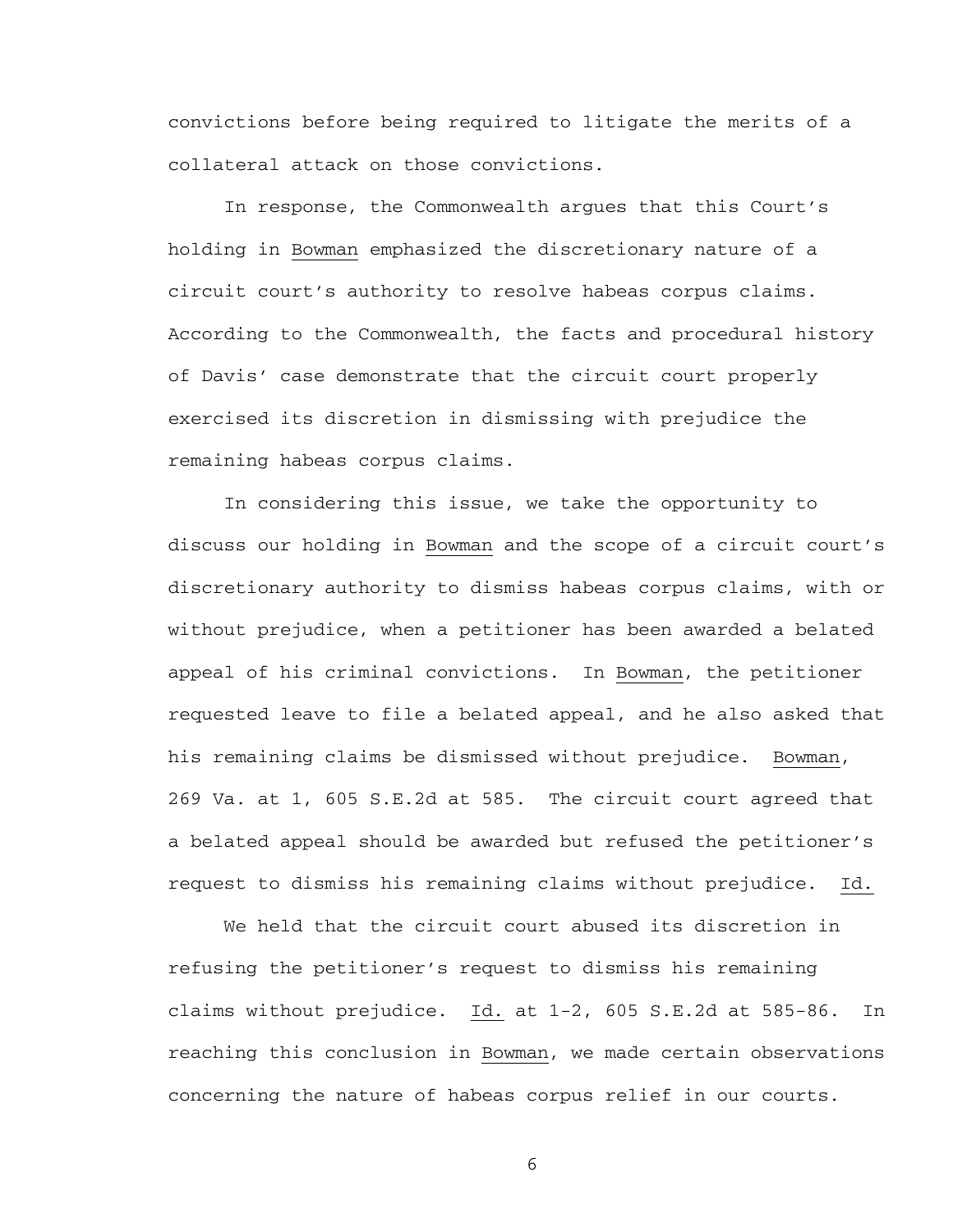Id. We noted that in Dorsey v. Angelone, 261 Va. 601, 604, 544 S.E.2d 350, 352 (2001), we held that Code § 8.01-654 unambiguously bars a petitioner from raising new claims in a second or subsequent petition for habeas corpus relief that were known to the petitioner when he filed his first petition.<sup>\*</sup> Bowman, 269 Va. at 1-2, 605 S.E.2d at 585-86. We further observed in Bowman that Code § 8.01-654 does not prevent a petitioner from reasserting claims that were dismissed without prejudice in a prior proceeding. Id.

Our decision in Bowman, however, did not suggest that a circuit court must in every case dismiss without prejudice all additional habeas corpus claims accompanying a successful request for a belated appeal. Such a rule effectively would nullify a circuit court's discretion by mandating the same result in every case in which additional claims have been asserted.

Instead, the discretionary nature of the circuit court's authority permits a circuit court to evaluate a petitioner's additional claims. If the circuit court is able to determine from the record that these claims are insufficient as a matter of law, or are procedurally barred as a matter of law, the

 $\overline{\phantom{a}}$  In 2005, after our opinion in Bowman was issued, Code § 8.01-654(B)(2) was amended to allow a petitioner to file a second or subsequent petition raising new claims when his first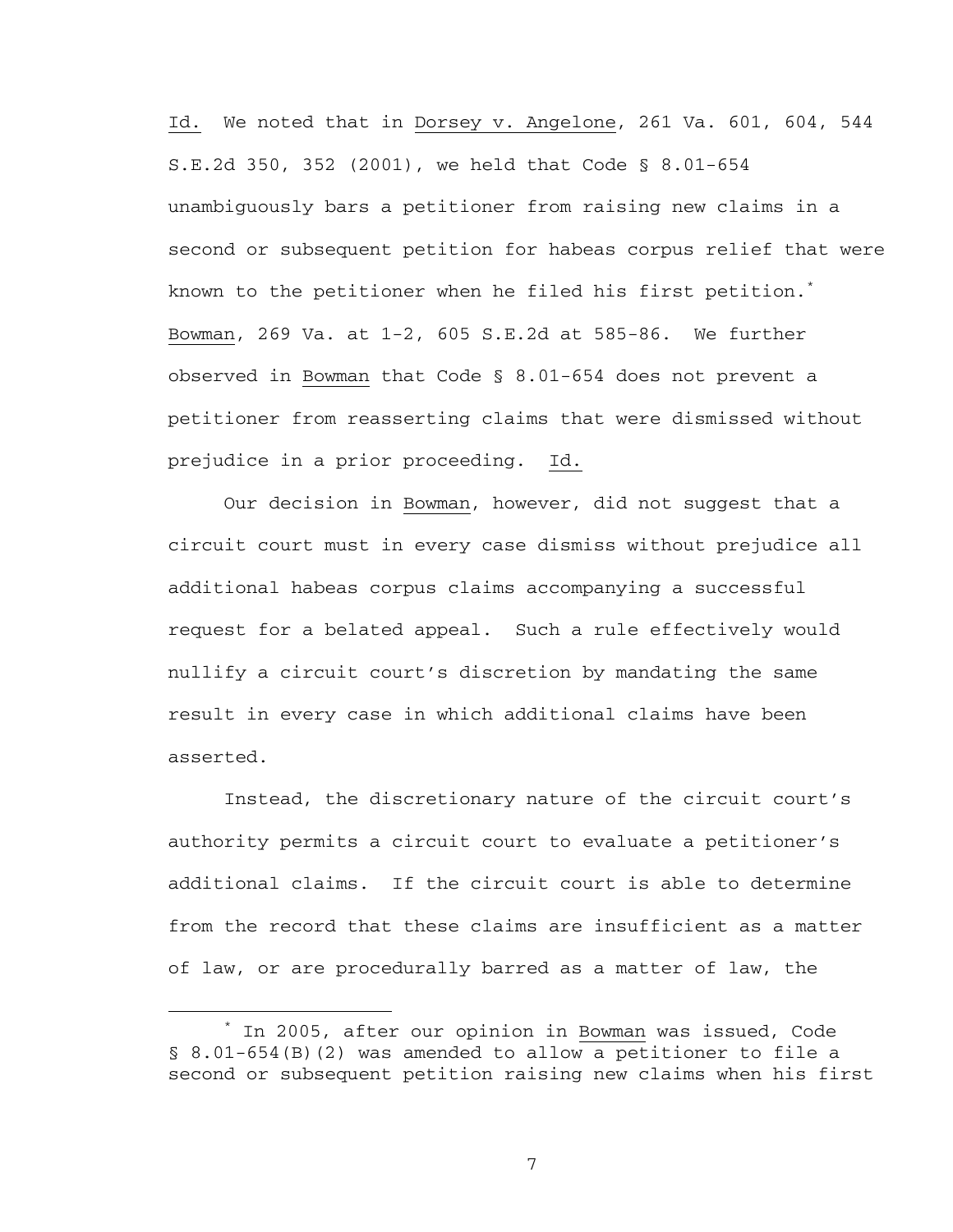circuit court retains the discretionary authority to dismiss those deficient claims with prejudice. If, however, the additional claims cannot be resolved as a matter of law on the face of the record, the circuit court should dismiss those claims without prejudice to enable a petitioner to reassert the same claims in a later petition after his belated appeal is concluded.

 Based on these principles, we hold that there is no merit in Davis' assertion that our decision in Bowman required that the circuit court dismiss the remaining habeas corpus claims without prejudice, irrespective of their legal merit or procedural deficiencies. This determination, however, does not end our consideration of Davis' appeal.

Davis advances an alternative argument, in which he asserts that the circuit court nevertheless abused its discretion by dismissing the remaining habeas corpus claims with prejudice as either legally insufficient or procedurally barred. Arguing that the remaining habeas corpus claims had legal merit, Davis asserts that he adequately pleaded claims under the Supreme Court's holdings in Strickland and Hill. Davis also contends that the circuit court erred in applying our decisions in Penn

i

petition contained only an allegation that he was denied the right to pursue a direct appeal. 2005 Acts ch. 836.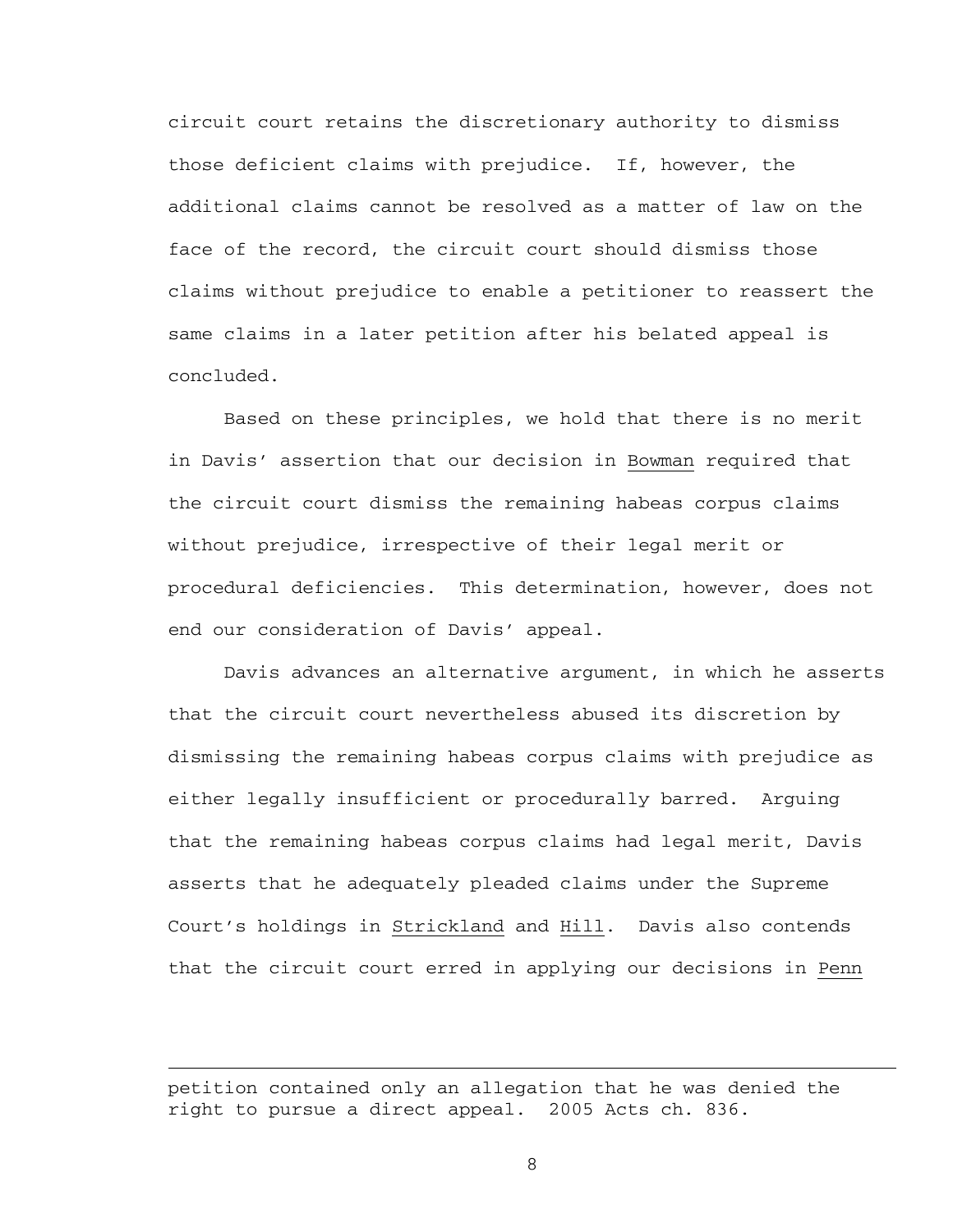and Slayton when the court dismissed the remaining habeas corpus claims with prejudice.

We are unable to consider the merits of these arguments, however, because Davis has failed to assign error to an independent basis for the circuit court's judgment that applied our decision in Anderson. See Adams Outdoor Adver., L.P. v. Board of Zoning Appeals, 274 Va. 189, 197, 645 S.E.2d 271, 275 (2007); Sheets v. Castle, 263 Va. 407, 412, 559 S.E.2d 616, 619 (2002); Parker-Smith v. STO Corp., 262 Va. 432, 440-41, 551 S.E.2d 615, 620 (2001). In Anderson, we held that the truth and accuracy of a defendant's representations concerning the adequacy of his counsel and the voluntary nature of his guilty plea will be deemed conclusively established by the trial proceedings, unless the petitioner presents a valid reason why he should be allowed to controvert his prior statements. Anderson, 222 Va. at 516, 281 S.E.2d at 888.

In dismissing Davis' habeas corpus allegations (a) through (c), the circuit court's order of October 26, 2006 relied on our holding in Anderson, stating that "the petitioner's present self-serving complaints about [trial counsel] are blatantly and wholly inconsistent with what Davi[s] said when he pled guilty." Because Davis does not challenge this independent ground for the circuit court's holding that he failed to demonstrate prejudice resulting from his counsel's assistance at trial as required by